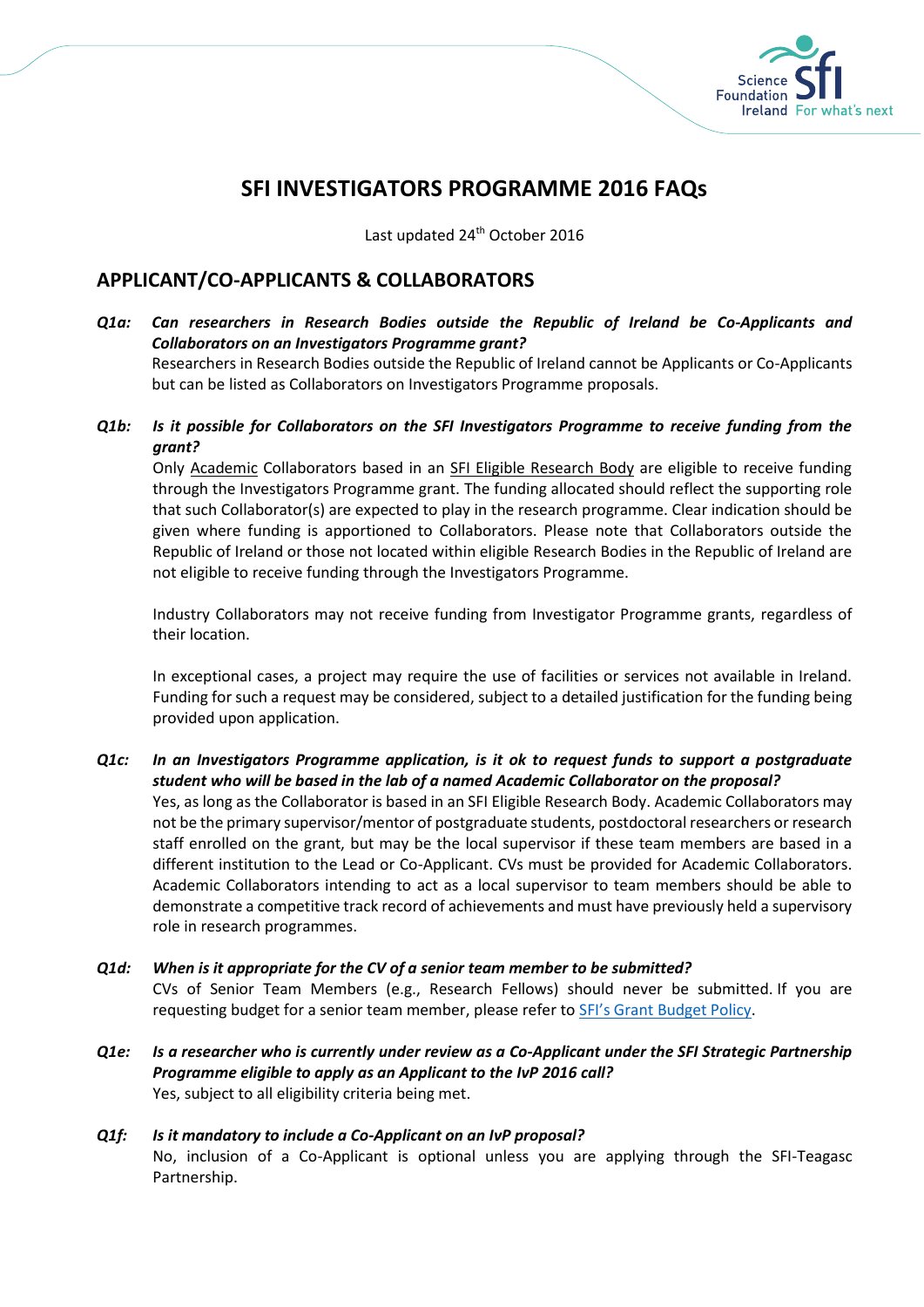

### *Q1g: How many Co-Applicants are permitted on an IvP proposal?*

For proposals outside the SFI-Teagasc Partnership, we do not have a limit on the number of Co-Applicants, however, it is advised to limit the number of Co-Applicants to less than two. The majority of proposals submitted to the programme have either no Co-Applicants or a single Co-Applicant. Inclusion of two Co-Applicants is less common and we very rarely see more than two included.

As outlined in the call document, the *Co-Applicant has a well-defined, critical and continuing role in the proposed investigation. For the purposes of eligibility, reviewing and monitoring, a Co-Applicant applying for funding under the SFI Investigators Programme will receive equal evaluation to the Lead Applicant and will hold equal accountability for the delivery of the proposed research objectives*.

### *Q1h: How many Collaborators are permitted on an IvP proposal?* There is no limit on the number of Collaborators, however, Applicants must make sure that the role of any listed Collaborator fits the description available in the call document.

## **SUBMISSION**

*Q2a: How many applications can an individual make to the SFI Investigators Programme?* Individuals may only submit **one** single proposal, as Applicant or Co-Applicant, to the SFI Investigators Programme 2016 call. The Partnership and the non-Partnership components are part of the same call; therefore, individuals may not submit proposals to both components.

A Collaborator can be included and named on multiple applications.

If an Applicant or Co-Applicant submits more than one proposal to a call, both applications will be returned without review.

- *Q2b: Can the abstract submitted as part of the preliminary information request in September differ from the abstract in the proposal submitted in advance of the December deadline?* SFI expects the content of the abstract submitted as part of the preliminary information to be, in the main, consistent with the abstract submitted as part of the proposal. The abstracts do not need to be identical in terms of wording but should describe similar concepts and describe a similar programme of research.
- *Q2c: If I do not submit the requested preliminary information in advance of the September 30th deadline, will I be able to submit a proposal in advance of the December deadline?* No - only Lead Applicants that have submitted the requested preliminary information through their host institution Research Office will be permitted to submit a proposal to the call. Any information submitted directly to SFI, and not through the host institution Research Office, will not be accepted,

# **APPLICANT ELIGIBILITY**

*Q3a: Can current SFI grant holders apply to the SFI Investigators Programme?*

Investigators funded through an existing award from the SFI programmes listed below may apply to the Investigators Programme 2016 call at any stage of their award and once all other eligibility criteria are met:

\* Research Frontiers Programme

and submission of a proposal will not be permitted.

- \* Investigators Programme Projects
- \* SFI ERC Development Programme
- \* US-Ireland R&D Partnership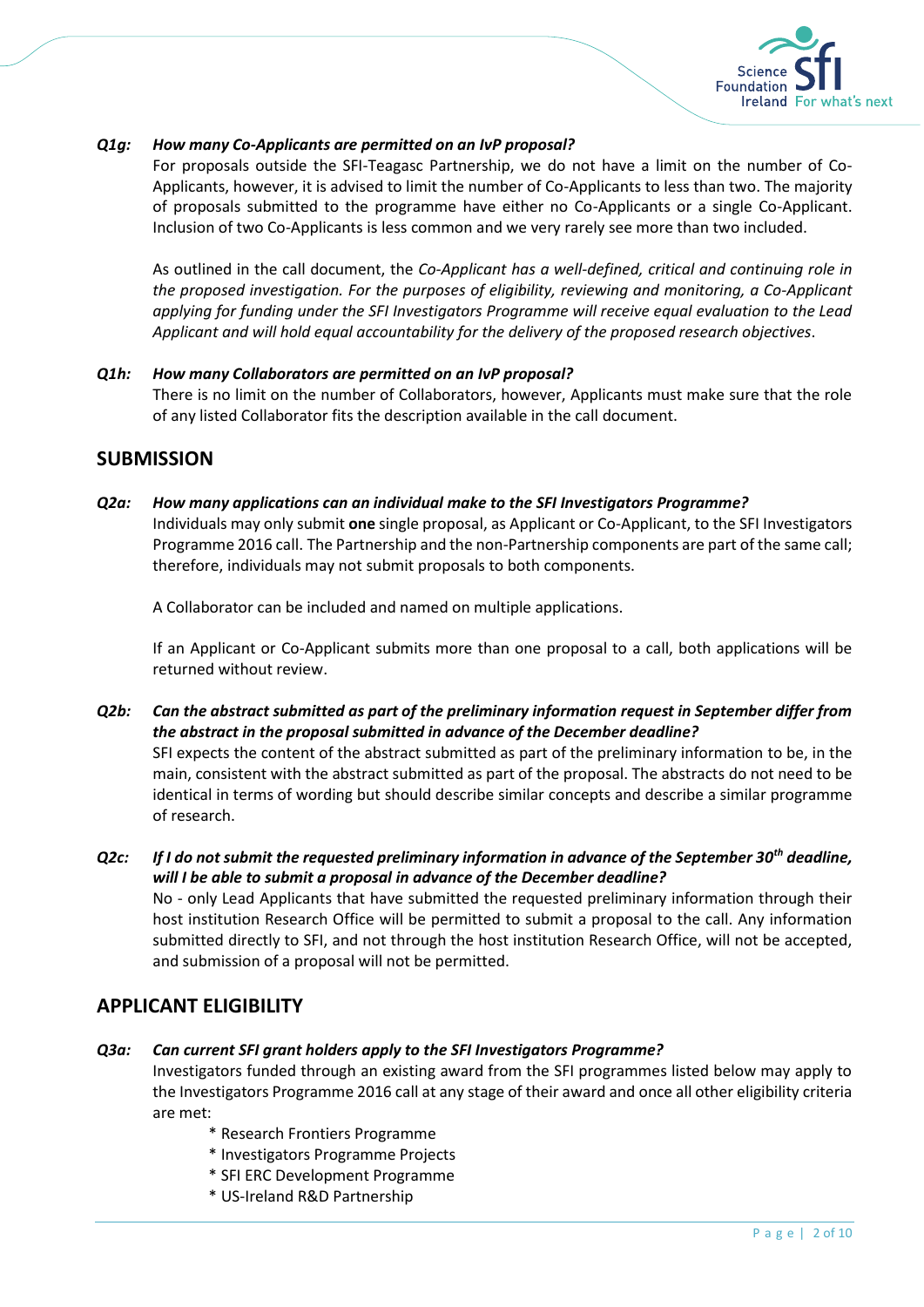

- \* HRB-SFI Translational Research Award
- \* SFI-HRB-Wellcome Trust Biomedical Research Partnership
- \* Royal Society Science Foundation Ireland University Research Fellowship
- \* SFI-Pfizer Biotherapeutics Innovation Award Programme
- \* SFI Strategic Partnerships Programme
- \* SFI Technology Innovation Development Award
- \* SFI Industry Fellowship Programme
- \* SFI Research Centres Programme
- \* SFI Spokes Programme
- \* BBSRC-SFI Joint Funding of Research

Investigators currently funded by SFI as either a Principal Investigator (PI) or co-Principal Investigator (co-PI) under certain programmes may not apply to the SFI Investigators Programme 2016 call unless the deadline of the call  $(9<sup>th</sup>$  December 2016) is less than 24 months before the expiry date of the award. These programmes include, but are not limited to: SFI PI/PICA, SFI Investigators Programme Awards, SFI Investigators Programme (IvP), SFI PIYRA, SFI SIRG, SFI CDA, SFI Future Research Leaders and the SFI Research Professorship Programme. Such individuals must provide justification and rationale for how they would manage two or more major SFI grants under the heading: "Management of More Than One Major SFI Award" as part of the information concerning scientific overlap.

PIs/co-PIs under the SFI Research Centres Programme should note that their progress on the Research Centres grant(s) will be assessed if they submit an application to the SFI Investigators Programme 2016. Individuals who are funded as either a PI or co-PI under the Research Centres Programme must provide justification and rationale for how they would manage two or more major SFI grants under the heading: "Management of More Than One Major SFI Award" as part of the information concerning scientific overlap.

### *Q3b: Can applicants who are currently under review for other SFI programmes apply to the SFI Investigators Programme?*

Applicants currently under review by SFI as either Lead Applicant or Co-Applicant under certain programmes are not entitled to apply to the SFI Investigators Programme. These programmes include, but are not limited to: SFI PIYRA, SFI CDA, SFI Future Research Leaders and the SFI Research Professorship Programme. Researchers are not permitted to apply to both the Investigators Programme 2016 and the SFI CDA 2016 call. Researchers currently under review as Lead Applicants or Co-Applicants in the 2016 Research Centres call may apply to this call assuming all other eligibility criteria are met.

### *Q3c: Who is eligible to apply to the SFI Investigators Programme under the Investigator Career Advancement (ICA) criteria?*

ICA applicants must be eligible under all of the standard Investigators Programme criteria as outlined in the call document (with the exception of the publication number requirement). In addition, to be eligible for the ICA programme, the applicant must fall into one of the following categories:

**Category 1**: Any applicant who has taken consecutive documented eligible leave (minimum 12 weeks) since 1<sup>st</sup> January 2008 and has since returned to work. Applicants in this category must have 5 or more international peer-reviewed articles as senior author.

**Category 2:** Permanent or contract academic staff who have returned to an academic research position since 1<sup>st</sup> January 2011, having worked for a minimum of two years in a science- or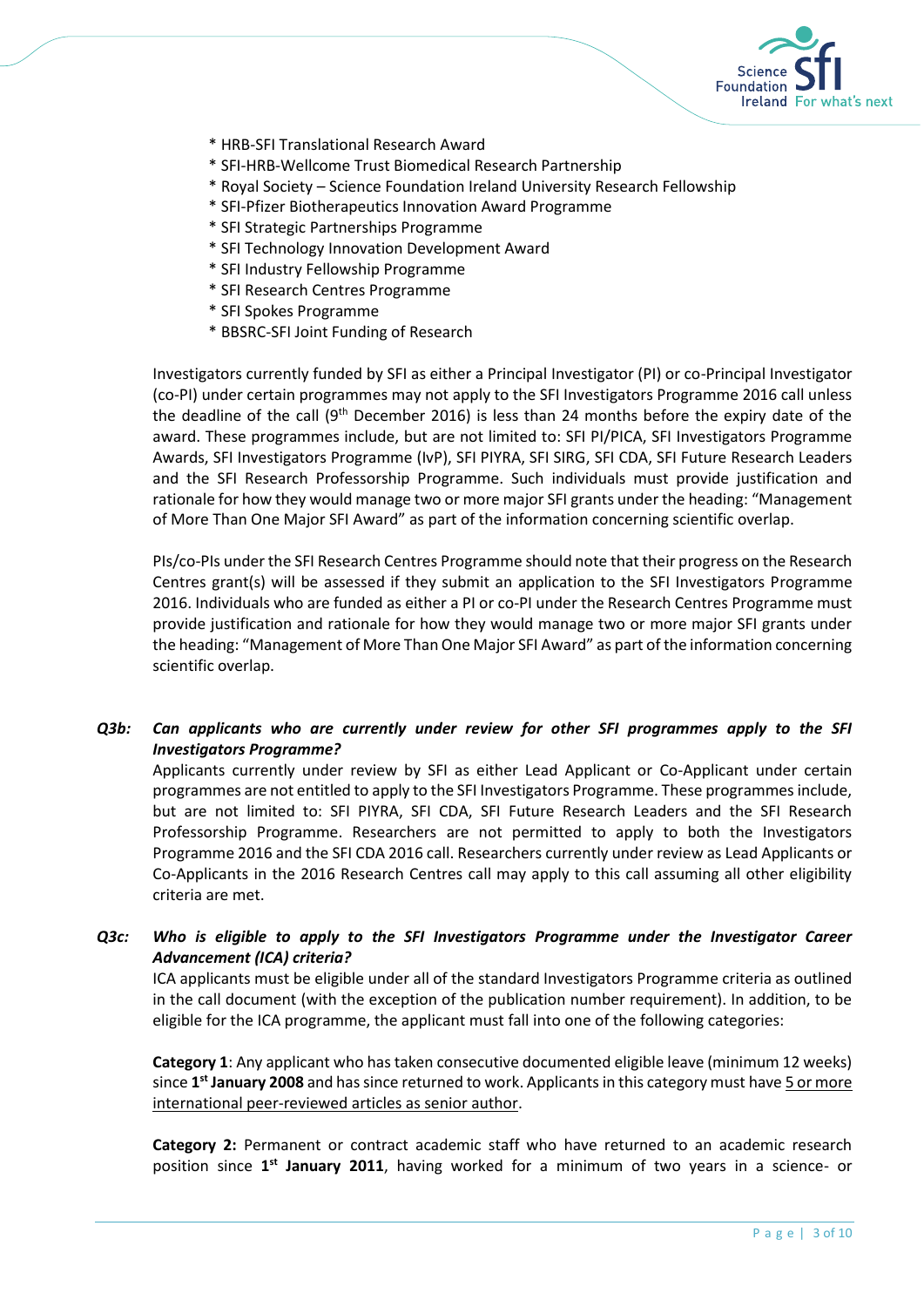

engineering-related industry. Applicants in this category must have 5 or more international peerreviewed articles as senior author.

#### *Q3d: How does SFI define a senior author?*

A senior author is one who is that is listed as first or joint first author, reflecting the fact that he/she has provided the greatest intellectual contribution, has held the primary responsibility for collecting and analysing data, and for the writing of the manuscript and associated drafts. The last author will also be considered as a senior author, since this position generally reflects his/her overall responsibility for the study and suggests that a level of mentorship has been provided.

It will be noted that different publishers have differing rules on how the senior authorship is indicated (e.g., by using asterisks, underlining, placing the name first or last in the list of authors, etc.); of overriding importance however is that the applicant should be able to convince and reassure reviewers that they are the key author on these publications. Joint first authorship may only be claimed where the article clearly states that two (or more) authors have provided equal and significant contributions to the work described. Please note that senior authorship does not necessarily mean that they were responsible for the finance associated with the research that was reported.

*Q3e: I am the corresponding author on a number of publications where I am not listed as first or last author. Is being listed as corresponding author enough to prove senior authorship for IvP 2016?* For the purposes of eligibility for the Investigators Programme, being listed as corresponding is not sufficient as evidence of senior authorship. Senior authorship is defined in Q3d above.

#### *Q3f: What qualifies as an independent research grant?*

The Lead Applicant and Co-Applicants are required to have demonstrated research independence through securing at least one independent research grant as lead investigator or as co-investigator. Eligible research grants would be expected to support at least one full-time equivalent, excluding the applicant(s), and include research team costs (e.g., materials and consumables). This excludes smaller awards such as travel grants, equipment grants, postgraduate fellowships, postdoctoral fellowships, and awards of short duration (12 months or less). Laboratory fit-out/start-up funding, and awards that have not been subject to external international peer review are also excluded. Applicants may be required to provide evidence to support the validity of an award upon request. If you are uncertain regarding the eligibility of funding you have received, please contact SFI a[t investigators@sfi.ie.](mailto:investigators@sfi.ie)

### *Q3g: Can SFI Research Centres Directors and co-PIs apply to the Investigators Programme 2016?*

Research Centre Directors and co-PIs are eligible to the Investigators Programme, assuming all other eligibility criteria are met. PIs/co-PIs under the SFI Research Centres Programme should note that their progress on the Research Centres grant(s) will be assessed if they submit an application to the SFI Investigators Programme 2016. Individuals who are funded as either a PI or co-PI under the Research Centres Programme must provide justification and rationale for how they would manage two or more major SFI grants under the heading: "Management of More Than One Major SFI Award" as part of the information concerning scientific overlap.

### *Q3h: What qualifications are necessary as a basic requirement for Applicants/Co-Applicants to the SFI Investigators Programme?*

The Applicant/Co-Applicant must have a PhD or equivalent\*, and must be at least **five** years post the year of conferring of this qualification by the proposal deadline (i.e., the year on the certificate must be 2011 or earlier). Also the Applicant/Co-Applicant must be a senior author on at least **10 international peer reviewed articles.**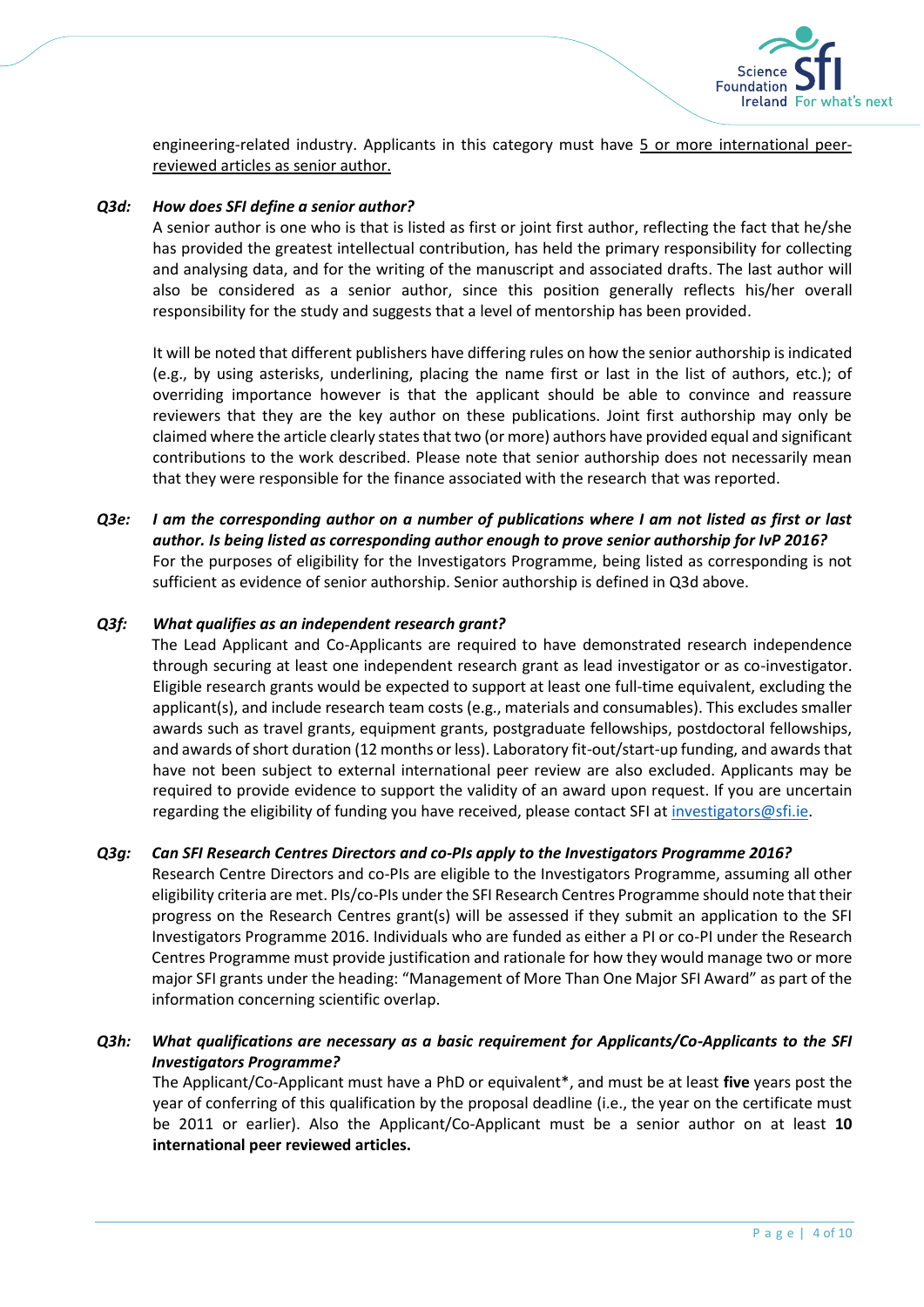

*\*SFI's Policy on PhD Equivalence can be found at this link: [http://www.sfi.ie/funding/sfi-policies-and-gu](http://www.sfi.ie/funding/sfi-policies-and-guidance/eligibility-related-information/)idance [/eligibility-related-information/](http://www.sfi.ie/funding/sfi-policies-and-guidance/eligibility-related-information/). Applicants holding an equivalent qualification may be eligible, but should nevertheless seek approval from SFI in advance of submitting a proposal.*

### *Q3i: Do abstracts, patent applications, or invention disclosures count as publications for the senior author publications requirement?*

No, they do not. Only original research publications are acceptable.

*Q3j: Applicants who hold certain SFI Awards can only apply to Investigators Programme 2016 within the last 24 months of their existing awards. Does this 24-month period apply to the submission date (i.e., 9 th December 2016) or the start date of the IvP 2016 project?* 

The relevant date here is the submission deadline 9<sup>th</sup> December 2016. SFI awards are scheduled to conclude at the end of a given month. The end date of a grant's SFI Letter of Offer should be on or before 9<sup>th</sup> December 2018 for an applicant to be eligible to apply to the Investigators Programme 2016 call.

*Q3k: If an applicant submits the Preliminary Information (for the Investigators Programme) to SFI by 30th September, does this preclude them from applying to the CDA 2016 programme?*

If an applicant submits the Preliminary Information required for the Investigators Programme, they will not be precluded from applying to CDA. Submission of a full proposal to the Investigators Programme will preclude them from applying to CDA. For planning purposes, we would appreciate it if a researcher who has submitted the preliminary information would let us know if they decide against applying for the Investigators Programme.

*Q3l: Can a lead applicant of one Investigators Programme application also be a co-applicant on a second one?*

Individuals may only submit, as Lead Applicant or Co-Applicant, one proposal to an open call of the SFI Investigators Programme. If a Lead Applicant or Co-Applicant submits more than one proposal to an open SFI Investigators Programme call, both applications will be returned without review. It is permissible, however, to be a Lead Applicant or Co-Applicant on one proposal and a Collaborator on other proposals to the same call.

### **SALARIES AND BUDGETS**

### *Q4a: I am a postdoctoral researcher on a contract; can I apply to the SFI Investigators Programme and request my own salary?*

No. Lead PI/co-PI salary is not an eligible cost. Further details about SFI's Grant Budget Policy are at [http://www.sfi.ie/funding/sfi-policies-and-guidance/sfi-general-terms-and-c](http://www.sfi.ie/funding/sfi-policies-and-guidance/sfi-general-terms-and-conditions/)onditions/

*Q4b: I am a team member on an SFI research grant but am not the PI and do not have a faculty position; can I apply to the SFI Investigators Programme?*

Yes, assuming you meet all other eligibility criteria and the research body will recognise that you will be an employee of the institution for at least the duration of the new Investigators Programme 2016 grant and that your salary will be provided from a source other than a SFI-funded award. PI salaries are not eligible costs. If your application is successful and you accept the Investigators Programme grant, your participation in the existing research grant must terminate.

### *Q4c: Are requests for funding to allow personnel to train at a collaborator's lab acceptable?*

Reasonable requests for travel costs including accommodation, subsistence and transport to allow personnel to participate in necessary training at a collaborator's lab are acceptable. Please provide detailed justification in the budget justification.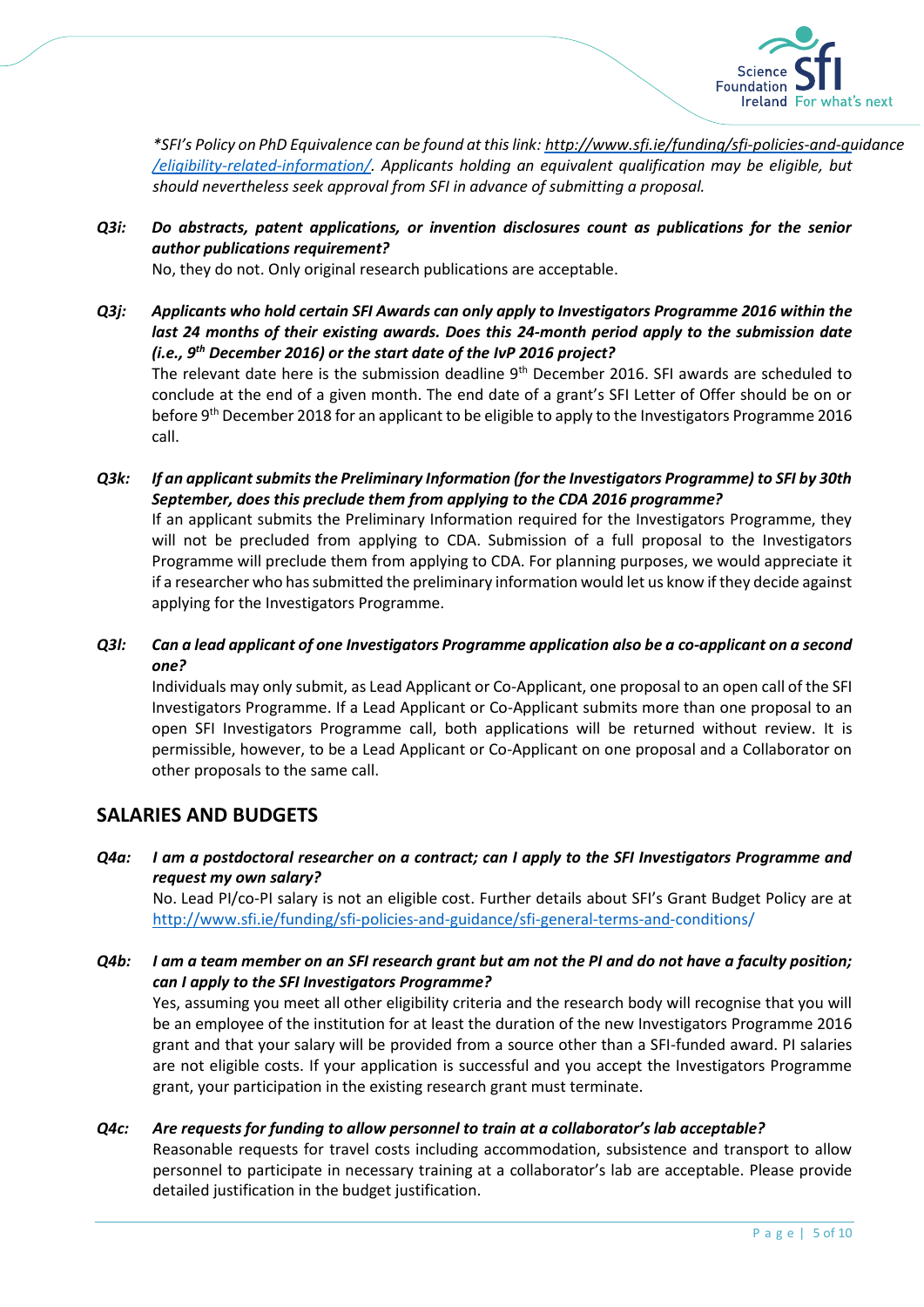

### *Q4d: Are requests for funding to allow collaborator travel to the lab of the Investigators Programme awardee an acceptable expense?*

Funding requests to bring high-calibre international collaborators to Ireland to work with researchers in the Investigator's lab to carry out research for a fixed period of time are acceptable. These collaborators must be prominent high-profile international researchers from academia or industry. The visit must encourage further collaborations with world-class centres of research excellence and help raise international awareness and recognition of high-quality research taking place in the Investigator's lab.

*Q4e: My Research Body does not pay employer's pension at a rate of 20% as detailed in the SFI [Grant](http://www.sfi.ie/funding/sfi-policies-and-guidance/sfi-general-terms-and-conditions/index.xml)  [Application Budget Policy.](http://www.sfi.ie/funding/sfi-policies-and-guidance/sfi-general-terms-and-conditions/index.xml) How do I calculate the Cost to Grant figure for team member salaries?* Please refer to the SFI Grants Team Member Budgeting Scale and note that the 'Cost to Grant' figures in these scales include employer's pension at a rate of 20%. This figure should be adjusted to reflect the employer's pension contribution rate of your Research Body and the resulting 'Cost to Grant' figure should be updated accordingly.

### **REMIT**

*Q5a: I'm not sure if my research topic aligns with SFI's legal remit?* Additional guidance on SFI's Legal Remit is available at this link:

<http://www.sfi.ie/funding/funding-calls/sfi-investigators-programme/index.xml>

#### *Q5b: Can SFI fund clinical trials through Investigators Programme 2016?*

SFI only permits early-stage regulated clinical trials (Phase I or combined Phase I/II) and investigations to be undertaken under the scope of the following SFI programmes: SFI Research Centres, Spokes, and Strategic Partnerships in addition to SFI Research Professorship where the successful candidate will become a Co-Principal Investigator within an SFI Research Centre. Clinical trials and investigations requiring approval by the Health Products Regulatory Authority (HPRA) will not be permitted through other SFI funding programmes, including Investigators Programme 2016.

Funding requests for early-stage research involving human volunteers and/or human samples that does not require regulatory approval are permitted under Investigators Programme 2016. Where there is any doubt, applicants are advised to contact the HPRA prior to submission to ensure eligibility and are required to indicate in their application that the proposed study does not require HPRA approval.

SFI's Clinical Trial and Clinical Investigation Policy can be found at the following link: <http://www.sfi.ie/funding/sfi-policies-and-guidance/ethical-and-scientific-issues/>

Please direct any queries you may have t[o investigators@sfi.ie.](mailto:investigators@sfi.ie)

#### *Q5c: Does my research require ethical approval?*

SFI will require evidence that relevant ethical and regulatory approval has been granted for studies involving human or animal subjects prior to an award commencing. In exceptional cases where such research may not commence until a late stage of an award, SFI may permit submission of ethical and regulatory approvals following the award start date but prior to commencement of the research involving animal and/or human subjects. See Section 8 of the call document for further details.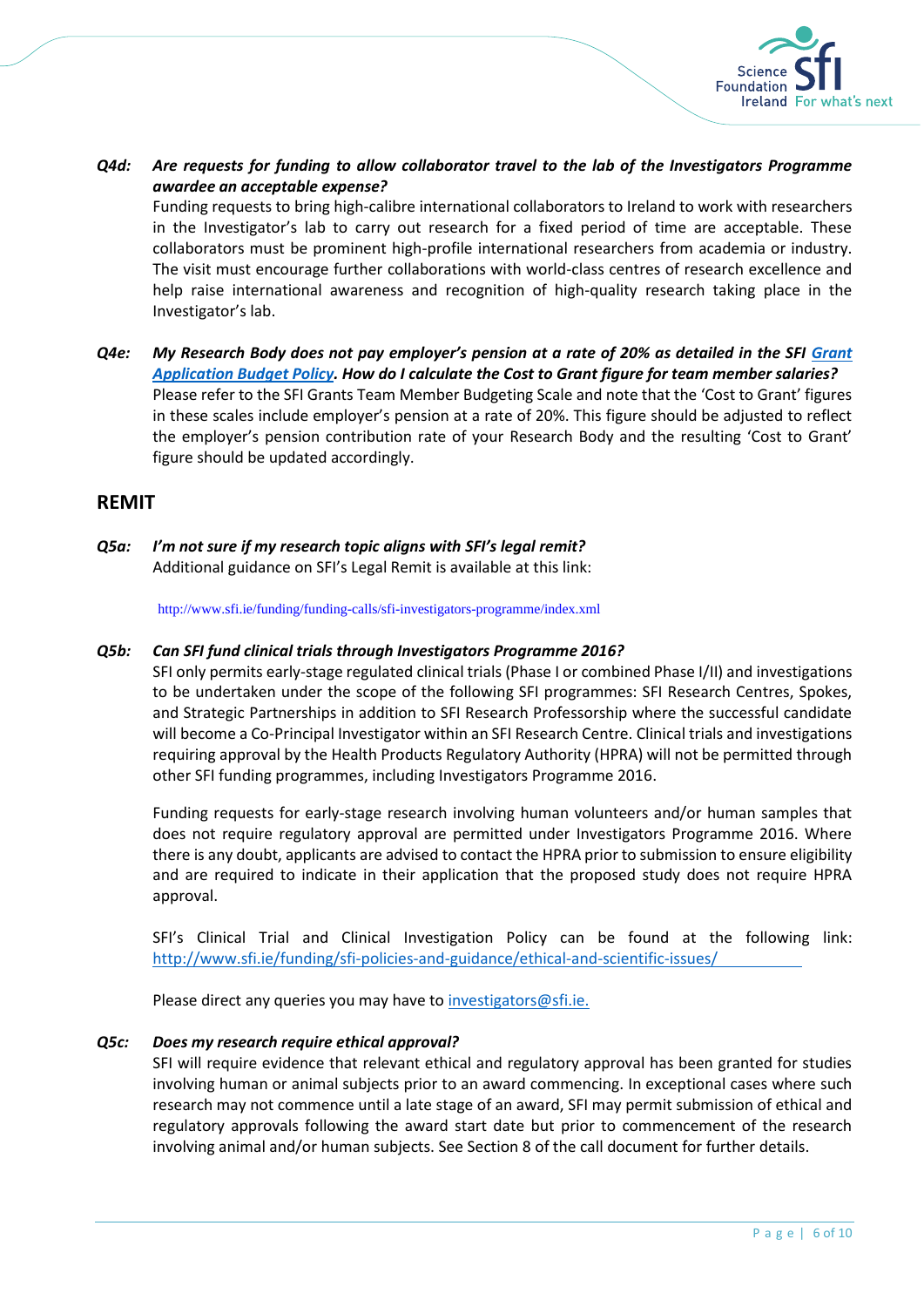

### *Q5d: I am interested in applying to the IvP 2016 call under the SFI-EPA Partnership, but I cannot see how to register this in SESAME. What do I need to do?*

In contrast to SFI-Teagasc Partnership, it is not necessary for applicants to indicate in SESAME that they are specifically seeking support under the SFI-EPA Partnership (n.b., the same is true for the Partnerships with the Marine Institute and the GSI). All applications that demonstrate a clear alignment to the themes of interest for a given co-funding partner (as stated in Appendix A of the call document) will have the potential to be funded under the relevant Partnership agreement. SFI and the EPA (or the Marine Institute or the GSI, where relevant) will agree upon which proposals can be supported through these agreements. Any proposal deemed to fall outside of the agreement between SFI and its Partner can still be supported through the IvP 2016 call; if successful, such a proposal would be funded by SFI in its entirety (assuming that no other co-funding Partner, such as Teagasc, is involved).

Applicants who believe that their proposal may be supported under partnerships with the EPA, Marine Institute or the GSI are not obliged to state this in their proposal. However, if deemed to be a potential advantage to do so, they may explain, for example, how their proposed research will align to the objectives of the given Partnership, as outlined in Appendix A.

### **REVIEW PROCESS**

### *Q6a: If an application to the Investigators Programme is declined following review and the applicant intends to resubmit a revised application, to what extent must the 'subsequent' proposal be different?*

Full details on SFI's Resubmission Policy are available on the SFI website: h[ttp://www.sfi.ie/funding/sfi-policies-and-guidance/eligibility-related-info](http://www.sfi.ie/funding/sfi-policies-and-guidance/eligibility-related-information/)rmation/

Applications to any call that are based primarily on unsuccessful submissions (following peer review) to any SFI programme must demonstrate that the review comments resulting from the initial application have been taken into account in the preparation of the new submission. SFI will not review resubmissions that have failed to take into account the major comments or concerns resulting from the prior review; such proposals will be withdrawn from the review process. Applicants to an SFI call for proposals must declare whether a new submission relates to a previously submitted application to any SFI scheme. If the application is a resubmission, a statement referencing the previous application and explaining the differences must be provided and make reference to reviewer comments where relevant. This information can be provided within the relevant section of the Sesame application. This statement will assist SFI Scientific Staff in the assessment of eligibility of a revised application and will not be shared with reviewers.

### *Q6b: If my Investigators Programme application is declined, can I submit to the next Investigators Programme deadline call?*

An Applicant (or co-Applicant) who submits an application to the Investigators Programme 2016 call and is subsequently declined can submit an application to the next open call, assuming that they meet all relevant eligibility criteria for that call.

### *Q6c: Will science and impact be reviewed by the same postal reviewers?*

All eligible proposals will be forwarded to distinguished international experts for evaluation of scientific excellence and potential economic and societal impact (postal reviewers). Each postal reviewer will evaluate both scientific excellence and impact.

### *Q6d: Who will make up the "Sitting Panel(s)" of the Evaluation Process?*

Reviewers on the sitting panels will be leading international scientific experts who have both the ability and experience to conduct a review of a number of proposals on the basis of scientific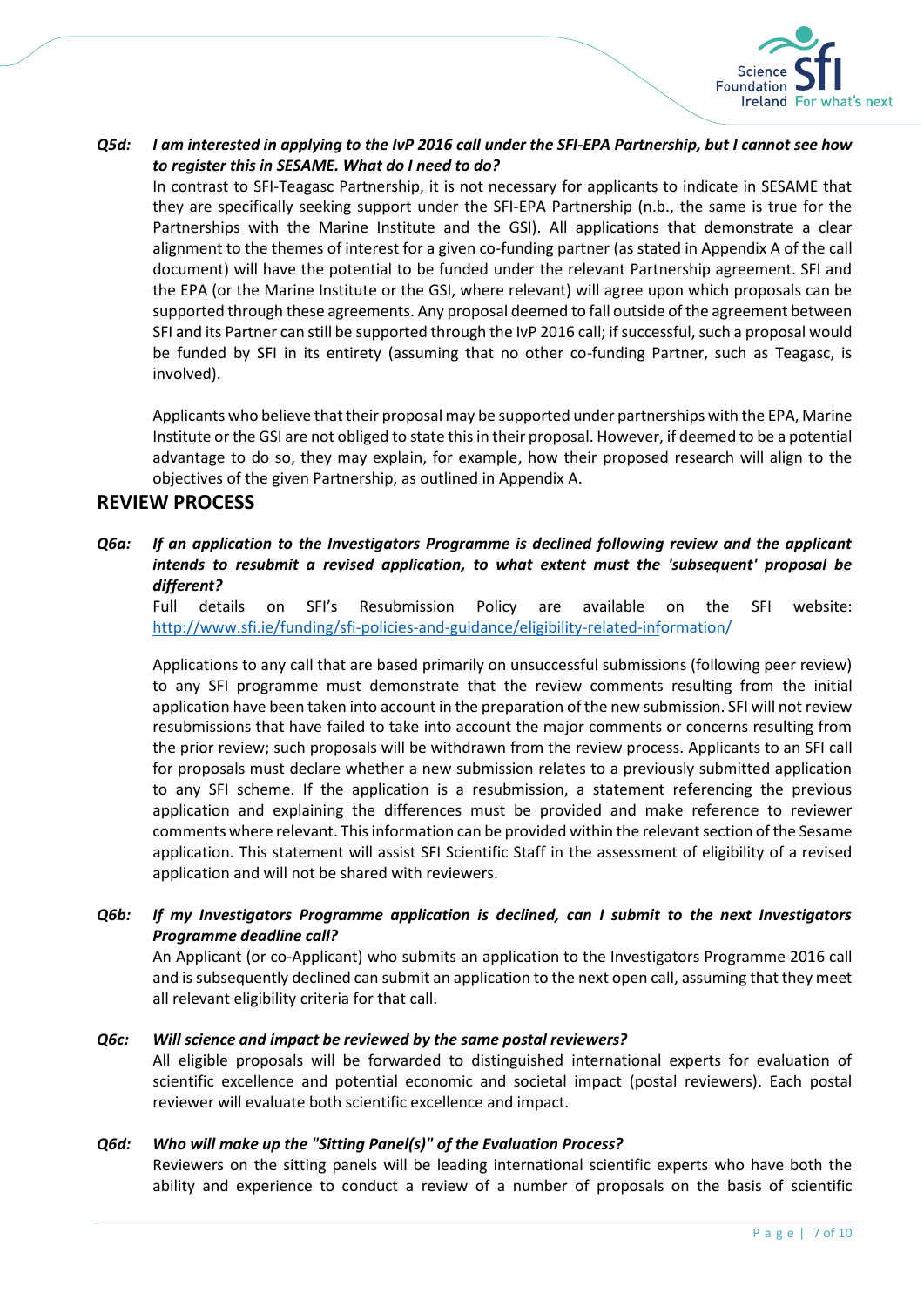

excellence and impact. The panel members will exhibit a broad range of expertise relevant to the proposals under review and will assess the inputs of the postal reviews, the applicants' response to these reviews and the overall merit and priority of applications. Panels will be invited to rank proposals and to make recommendations on which applications should be given consideration for funding by SFI.

### *Q6e: Are the review criteria weighted?*

No, each of the programme's three review criteria are treated equally.

### **SESAME**

*Q7a: I am requesting funding for 40 months, but the options in the drop-down menu do not allow me to do this. How should I proceed?*

The funding period for an Investigators Programme 2016 award is either 48 or 60 months. 40 months is not a valid funding period for this award.

*Q7b: Will SESAME alert me if the required documents have not been uploaded or if fields have not been completed, as part of my submission to Investigators Programme 2016?*

To check that required fields have been completed prior to submission, click "Validate". Validation will also automatically occur when "Submit" is selected. However, it is important to note that there is no system validation on multiple upload file fields, including for example collaborator CVs, coapplicant CVs, ICA documents and letters of support, where required. The number of documents required may vary depending on each application. There is also no system validation on the addition of funding support. You should view the PDF of your application prior to submission to allow you to verify content, print or save your application. It is the responsibility of the lead applicant to ensure that all documentation is included and that page lengths are not exceeded. Please refer to the checklist in the Investigators Programme call document.

### *Q7c: Can you list the most common issues that researchers have identified when submitting proposals using the SESAME system?*

**Failure to submit before the call deadline:** In all circumstances, you should aim to submit your proposal well before the deadline to have time to solve any problems or omissions with your application. Research Officers will need ample time to review submissions. Please note that SFI will not extend deadlines for system failures that are not its own responsibility. Additionally, applications cannot be submitted after the deadline.

**Issues with PDF generation:** (created with open source software, page count issue, etc.) Please ensure to use unencrypted, non-password protected PDFs with the copying function disabled, developed using either Adobe or Microsoft Word PDF convertor software ONLY. Also do NOT use commas or special characters in the title of your uploaded PDF document.

#### **Issues with PDF document titles:**

Do NOT use commas or special characters in the title of your uploaded PDF document.

#### **Password issues/resets:**

If you forget your password, click on the '*Forgot password?*' link on the SESAME homepage.

#### **Pop-ups enabled in browser:**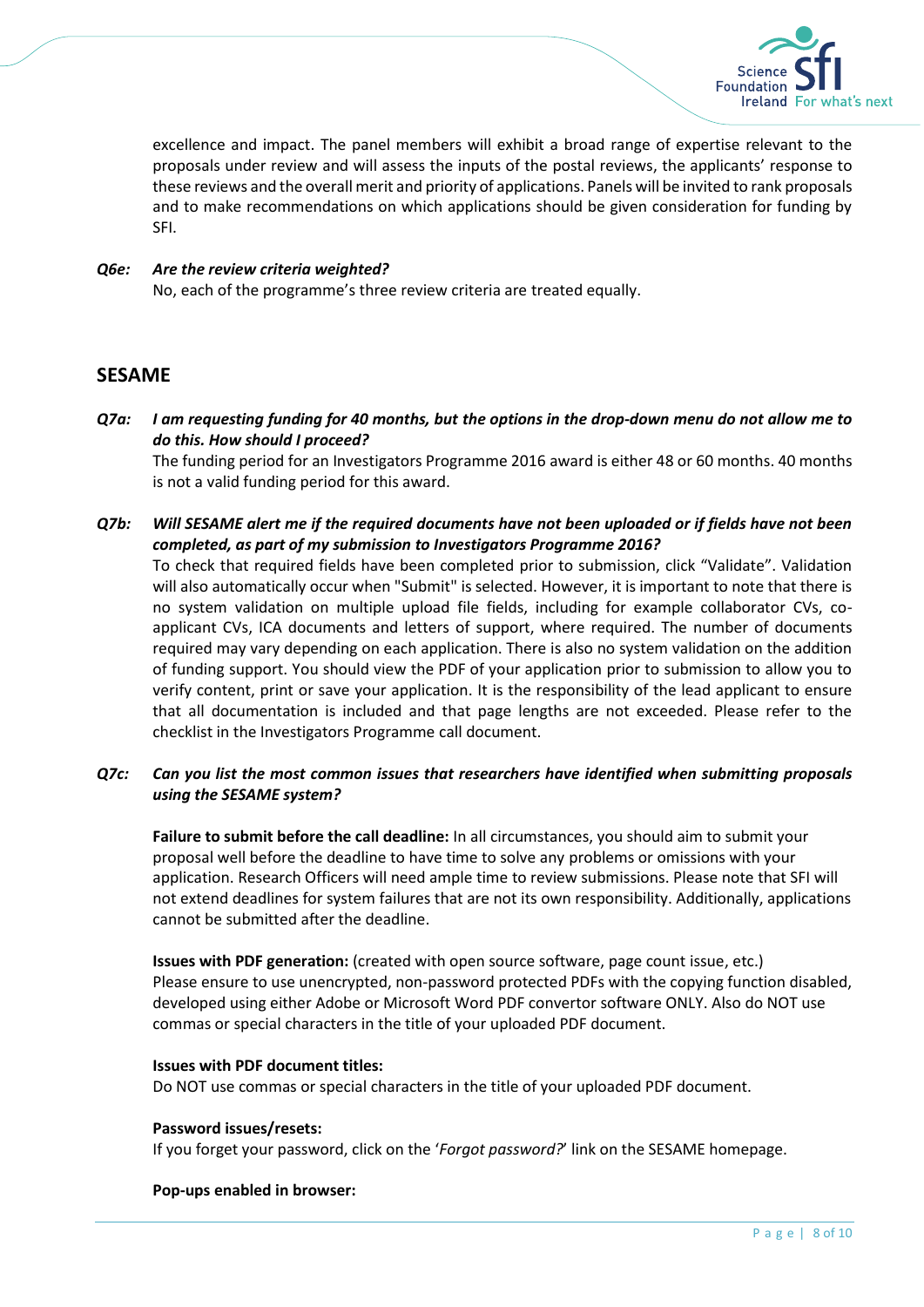

Please ensure that popups ARE ENABLED in your browser configuration.

#### **SESAME checks word counts and pages queries?**

Yes, SESAME does perform system validation around word/page counts, but it is the responsibility of the researcher/research body to check that the correct documents are uploaded and reviewed within the full PDF prior to submission.

#### **Single/multiple upload field:**

If you wish to use the multiple upload field, please ensure that you have the Java plugin installed. If you click the "multiple files" button and it does not work, you will see a link to the Java website where you can download the latest plugin.

#### **Browser "Back" button:**

Please do NOT use the browser "back" button when navigating SESAME.

#### **Documentation uploads:**

Please ENSURE all documents are uploaded into the correct fields in the application.

#### **Funding support from profile:**

Creating new funding support details while working on the application will add those details to both the application and to the profile. If you are not adding these new funding support details direct to your application, but are instead adding them directly to your profile, please ensure that you later also attach the relevant details to the application. Please refer to the [SESAME researcher user guide.](http://www.sfi.ie/resources/SESAME-User-Guide-Researcher-v-6-11.pdf)

#### **Co-Applicant access issues:**

It is only possibly for one person to work on the proposal at any one time. To allow your co-applicant to access the proposal, please save the proposal and close the browser window. Your co-applicant will then be able to access the proposal.

### **IMPACT**

*Q8a: What is impact?*

L

Please refer to Section 2 of the Investigators Programme 2016 call document. Please also see the [Impact page](http://www.sfi.ie/funding/award-management/research-impact/) on the SFI website. Applicants are advised to view the SFI Impact webinar in advance of preparing their Impact Statements - h[ttp://www.sfi.ie/funding/award-management/research-i](http://www.sfi.ie/funding/award-management/research-impact/)mpact/

### **Q8b:** *What if my research has no potential economic or societal impacts?*

SFI recognise that impact can take time and in many cases is unforeseen. It is not possible to predict all impacts at the research stage. For the Investigators Programme, scientific excellence is both necessary and paramount but is not sufficient in isolation; applications must also demonstrate potential impact. If applicants feel that achieving impact as defined in the call document is not possible for their research, alternative funding programmes should be considered.

- *Q8c: What if my proposed research is reviewed as excellent but my impact statement is reviewed as poor?* For the Investigators Programme, scientific excellence is both necessary and paramount but is not sufficient in isolation; applications must also demonstrate potential impact. If the impact statement is not reviewed positively, the proposal overall will not be competitive and will not receive funding.
- *Q8d: Will impact be assessed at the postal review stage?* Yes, the impact statement will be reviewed at the postal review stage.